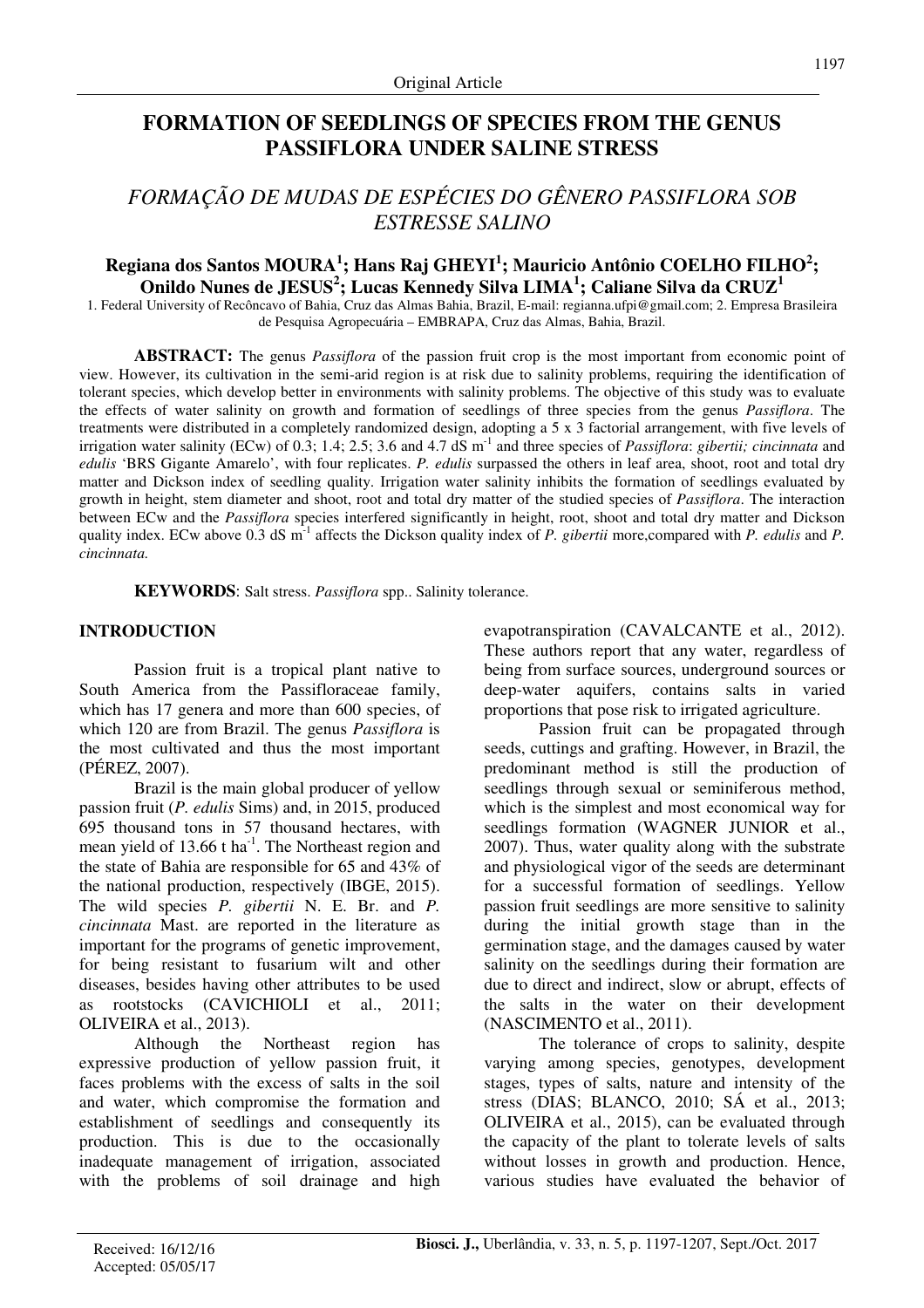passion fruit cultivars in the search for viable alternatives to cope with salinity in semi-arid regions (LEITE et al., 2015). Casierra - Posada et al. (2013) consider *P. edulis* as "tolerant" to salinity in the germination stage and "moderately tolerant" to salinity in the other growth stages. In this context, the present study aimed to evaluate the effects of water salinity on the growth and formation of seedlings of three species from the genus *Passiflora*.

## **MATERIAL AND METHODS**

The experiment was conducted from October to December 2015 in a protected environment of the Nucleus of Water and Soil Engineering (NEAS) of the Federal University of Recôncavo of Bahia (UFRB), Cruz das Almas - BA, Brazil, located at the geographic coordinates of 12º40'19" S, 39º06'23" W and mean altitude of 220 m. The mean values of relative air humidity and temperature in the experimental period varied from 50.3 to 76.5% and from 19.3 to 34.6 ºC, (INMET, 2015), considered as adequate for passion fruit cultivation.

The treatments were distributed in a completely randomized design, in a 5 x 3 factorial scheme, corresponding to the levels of irrigation water salinity (ECw) of 0.3 - control; 1.4; 2.5; 3.6 and 4.7 dS m-1 and three species of *Passiflora*: *gibertii; cincinnata*and *edulis* ('BRS Gigante Amarelo'), with four replicates. The solutions of different salinity levels were prepared through the dissolution of NaCl in water from the local supply system, according to Eq. 1.

## $mg L^{-1}(NaCl) = 640x(ECW$  desired - ECw actual) Eq. 01

The assay was conducted in containers made of PET bottles, with capacity for  $2 \text{ dm}^3$ , without the bottom part and placed upside down on a metal structure, with the hole facing down, connected through a drain to a recipient. The containers were filled up to 3 cm with gravel at the bottom part and then with a mixture of soil and decomposed bovine manure, at the proportion of 10:1 (mass basis), respectively.

The soil used to form the substrate was from the experimental area of the NEAS/UFRB (Yellow Latosol, with sandy loam texture, according to the Brazilian Soil Classification System - SiBCS (EMBRAPA, 2013). The substrate showed the following chemical attributes:  $pH = 7.0$ ;  $P = 139.00$ mg dm<sup>-3</sup>; K<sup>+</sup>; Ca<sup>2+</sup>; Mg<sup>2+</sup> and Na<sup>+</sup> with 3.08; 1.65;  $0.87$  and  $0.87$  cmol<sub>c</sub> dm<sup>-3</sup> respectively, and organic matter, sand, silt and clay with 7.00; 68.25; 20.22;

11.53 dag  $kg^{-1}$ , respectively, determined according to methodologies recommended by Embrapa (DONAGEMA et al., 2011).

Initially, the *Passiflora* species were sown on polyethylene trays containing the commercial substrate Vivatto® and irrigated with water from the municipal supply system ( $ECw = 0.30$  dS m<sup>-1</sup>). At 20 days after sowing (DAS), with the total emergence of the seedlings (with two true leaves), plants were transplanted to the containers. At 10 days after transplanting (DAT), plants began to be irrigated with different types of water. Irrigations were performed on alternate days and the applied water volume was calculated using Eq 02:<br>  $VI = \frac{(VA - VD)}{PQ}$ 

# $0.9$

Where:  $VI$  – water volume to be applied in irrigation; VA- water volume applied in the previous irrigation; VD - drained volume; and "0.9"is the factor to obtain a leaching fraction of 0.10.

Eq. 02

At 60 days after the beginning of the irrigations with saline water, the passion fruit plants were evaluated for growth and phytomass accumulation, based on plant height (PH), number of leaves (NL), total leaf area (TLA), stem diameter (SD), root dry matter (RDM), shoot dry matter (SDM), total dry matter (TDM), RDM/SDM ratio, total water consumption (TWC) and Dickson quality index (DQI) of the seedlings. PH was measured as the distance from the base until the insertion of the apical meristem, while NL was obtained through manual count. TLA was estimated through the relationship between the dry matter of leaf discs of known area and TDW. SD was measured at 5.0 cm from the base of the plant. SDM and RDM were obtained after drying in an oven at temperature of 65 ºC until constant weight, while water consumption was estimated through the difference between the applied and drained water volumes of each pot. DQI was determined using Eq 03 (DICKSON et al., 1960).

$$
DQI = \left[\frac{TDM}{\left(\frac{FH}{SD}\right) + \left(\frac{SDM}{RDM}\right)}\right]
$$
 Eq. 03

Where: DQI - Dickson quality index; TDM – total dry matter; PH – plant height; SD – stem diameter; SDM – shoot dry matter; RDM – root dry matter.

The results were subjected to analysis of variance by F test for the sources of variation. The variables with significant effect for the water salinity levels (quantitative factor) were analyzed using first- and second-degree polynomial regressions, whereas the passion fruit species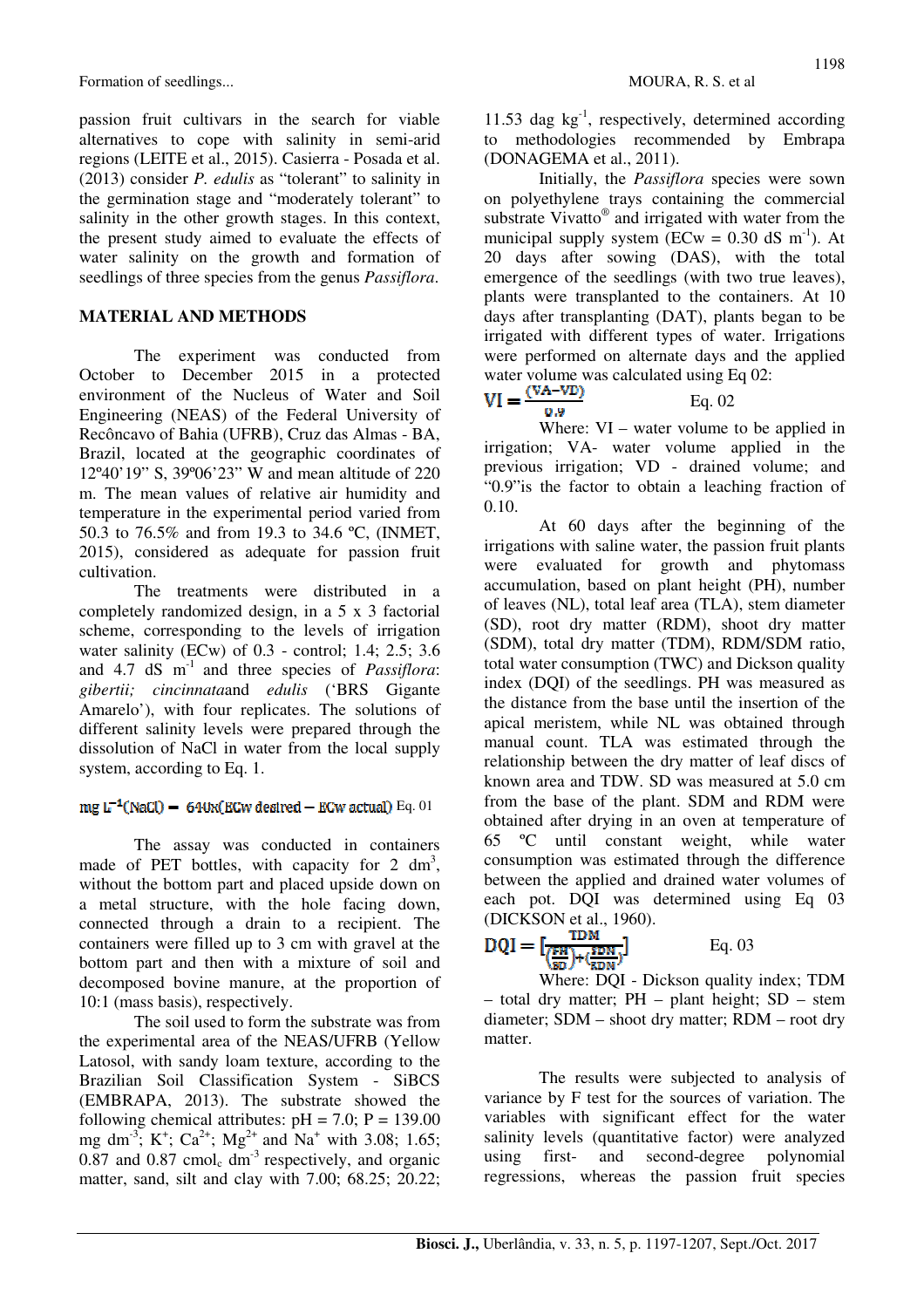(qualitative factor) were analyzed through comparison of means (Tukey test) at 0.05 probability level, using the statistical software SISVAR version 5.6 (FERREIRA, 2011).

#### **RESULTS AND DISCUSSION**

According to the summary of analysis of variance (Table 1), the interaction of water salinity x species did not have significant effect on the

evaluated variables, except plant height. Despite the lack of significance of the interaction, the growth in height, number of leaves, total leaf area and stem diameter responded to the isolated effects of the species ( $p \le 0.01$ ). In addition, water salinity significantly ( $p \le 0.01$ ) affected the height, stem diameter and total water consumption of the plants.

Table 1. Summary of the analysis of variance for plant height (PH), number of leaves (NL), total leaf area (TLA), stem diameter (SD) and total water consumption (TWC) in passion fruit species under different levels of salinity, at 60 days after transplanting (DAT).

| SV              | Mean square   |                    |                       |                   |                         |  |  |
|-----------------|---------------|--------------------|-----------------------|-------------------|-------------------------|--|--|
|                 | PН            | NL                 | TLA                   | SD                | TWC                     |  |  |
| Spécies (E)     | 61386.00      | $700.8$ **         | 396750.92             | $3.53***$         | 0.09 <sup>ns</sup>      |  |  |
| Salinity(S)     | 2131.80**     | $10.85^{ns}$       | 6536.21 <sup>ns</sup> | $0.50**$          | $0.69**$                |  |  |
| E X S           | $824.10^{**}$ | 8.52 <sup>ns</sup> | 9513.09 <sup>ns</sup> | $0.06^{ns}$       | $0.10^{ns}$             |  |  |
| Means (Spécies) | $\rm cm$      |                    | $\text{cm}^2$         | mm                | $L$ plant <sup>-1</sup> |  |  |
| P. gibertii     | 168.75a       | 22.50a             | 284.81b               | 3.86b             | 2.59a                   |  |  |
| P. cincinnata   | 161.55a       | 14.85b             | 171.06c               | 3.60 <sub>b</sub> | 2.48a                   |  |  |
| P. edulis       | 69.39b        | 10.85c             | 451.11a               | 4.41a             | 2.60a                   |  |  |
| M. global       | 133.23        | 16.06              | 302.33                | 3.96              | 2.56                    |  |  |
| $(\%)$          | 12.31         | 16.83              | 24.56                 | 8.22              | 9.77                    |  |  |

 $n s$ <sup>\*\*</sup> and  $\ast$  = not significant, significant at 0.01 and 0.05 probability level, respectively.

Based on the results of Figure 1, *P. edulis*  grew less in height compared with the other species. The increase in the saline concentration of the water up to the maximum estimated ECw of  $2.17 \text{ dS m}^{-1}$ stimulated the growth in height of the seedlings, reaching the maximum value of 91.32 cm. Irrigation with ECw above this limit inhibited the growth in height of the seedlings of this species. Regarding *P. cincinnata* and *P. gibertii*, despite the high values, the data did not fit to any mathematical model and the results were represented by the mean values of 161.54 and 168.62 cm, respectively, regardless of the irrigation water salinity. The differences in height between the species may be related to genetic characteristics (BERNSTEIN, 1974). Lima et al. (2006) studying the germination test at 14 days after emergence observed similar trend, the specie *P. gibertii* showed the greatest height of 40.4 cm, being superior to *P. edulis, P. laurifolia* and *P. alata*, which showed means of 22.2, 17.5 and 18.8 cm, respectively.

 Mesquita et al. (2012) evaluated the height of *P. edulis* subjected to salinity in soil with and without bovine biofertilizer, at 65 days after transplanting, treatment without biofertilizer led to

highest height of 58.3 cm at ECw of 0.5 dS  $m^{-1}$ , which is lower than that obtained in the present study (61.07 cm) at ECw of 0.3 dS  $m^{-1}$ . This behavior is possibly due to the high concentrations of sodium in the solutions of higher electrical conductivity, which negatively interacts with plant physiology, promoting deleterious ionic, osmotic and nutritional effects on plants, compromising their growth and biomass accumulation (MUNNS & TESTER, 2008; SÁ et al., 2013). Souza et al. (2016) observed that the ECw of  $4.00$  dS  $\text{m}^{\text{-}1}$  did not affect the growth of *P.edulis* in sandy soil.

For the follow-up analysis of the factor salinity in the species (Figure 1B), there was positive effect of ECw on PH with greater growth for the species *P. gibertii* and *P. cincinnata* at the level of 1.4 dS m-1. The species *P. edulis* was significantly affected only at the highest level of salinity  $(4.7 \text{ dS m}^{-1})$ . This response of the species *P*. *gibertii* and *P. cincinnata* may be related to the genetic characteristics of these species. According to Farias et al. (2009), some species can accumulate ions in the vacuole and organic solutes of low molecular weight in the cytoplasm, which allows an osmotic adjustment to this type of condition.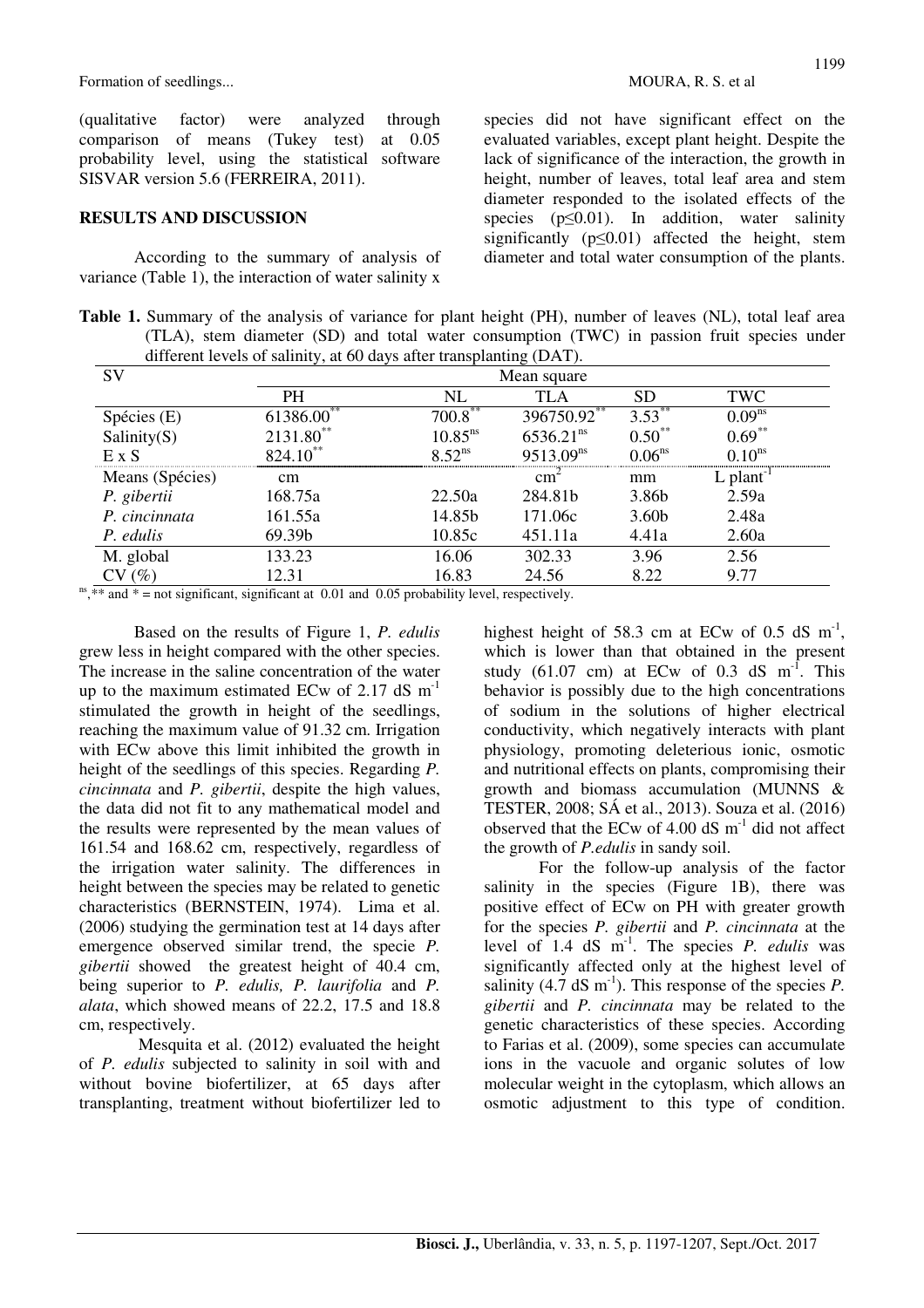

Figure 1. (A) Follow-up analysis of the factor species inside the factor irrigation water salinity (ECw) and (B) factor salinity (ECw) inside the factor passion fruit species for plant height, at 60 days after transplanting under different levels of irrigation water salinity.

In relation to the means of NL observed for the different species, the highest  $(p<0.01)$  number of leaves occurred for *P. gibertii*, 51.51 and 107.37% higher in relation to the species *P. cincinnata* and *P. edulis*, respectively (Figure 2A). However, the highest number of leaves exhibited by the *P. gibertii* did not result in greater leaf area per plant. In general, among the previously mentioned species, *P. cincinnata* has the lowest means of leaf area, being a morphological characteristic of the species (smallsized, narrower leaves). *P. edulis*, although showing the lowest NL, has higher TLA, with superiority of 163.71 and 58.38% in relation to *P. cincinnata* and *P. gibertii,* respectively (Figure 2B)*.* 

This result differs from that obtained by Sousa *et al*. (2013) in the *Passiflora* species *P. edulis, P. alata* and *P. ligularis*. These authors observed significant difference for NL between the species at 70 days after transplanting. It should be highlighted the order of the values obtained in the variables PH and NL, which was *P. gibertti* >*P. cincinnata* >*P. edulis*, for LA, it was *P. edulis* >*P. gibertti* >*P. cincinnata*, because *P. edulis* has greater area per leaf there fore, even with fewer leaves per plant, the total leaf area was higher than those of *P. gibertti* and *P. cincinnata.* 



**Figure 2.** (A) Mean number of leaves (NL) and (B) total leaf area (TLA) of the passion fruit species at 60 days after transplanting under different levels of irrigation water salinity.

For the studied species, *P. edulis* showed the highest SD (4.41 mm), being 14.24 and 22.50% superior (p<0.01) to *P. gibertii* and *P. cincinnata*, respectively (Table 1). Such superiority, as observed for TLA, can be a response of the specific morphological characteristics of each species to the

action of salinity. Based on the results of Figure 3A, there was a reduction of 2.64% in stem diameter per unit increase in water salinity, which corresponds to a decrease of 11.66% between plants irrigated with water of highest and lowest saline levels. This behavior is due to the reduction in the absorption of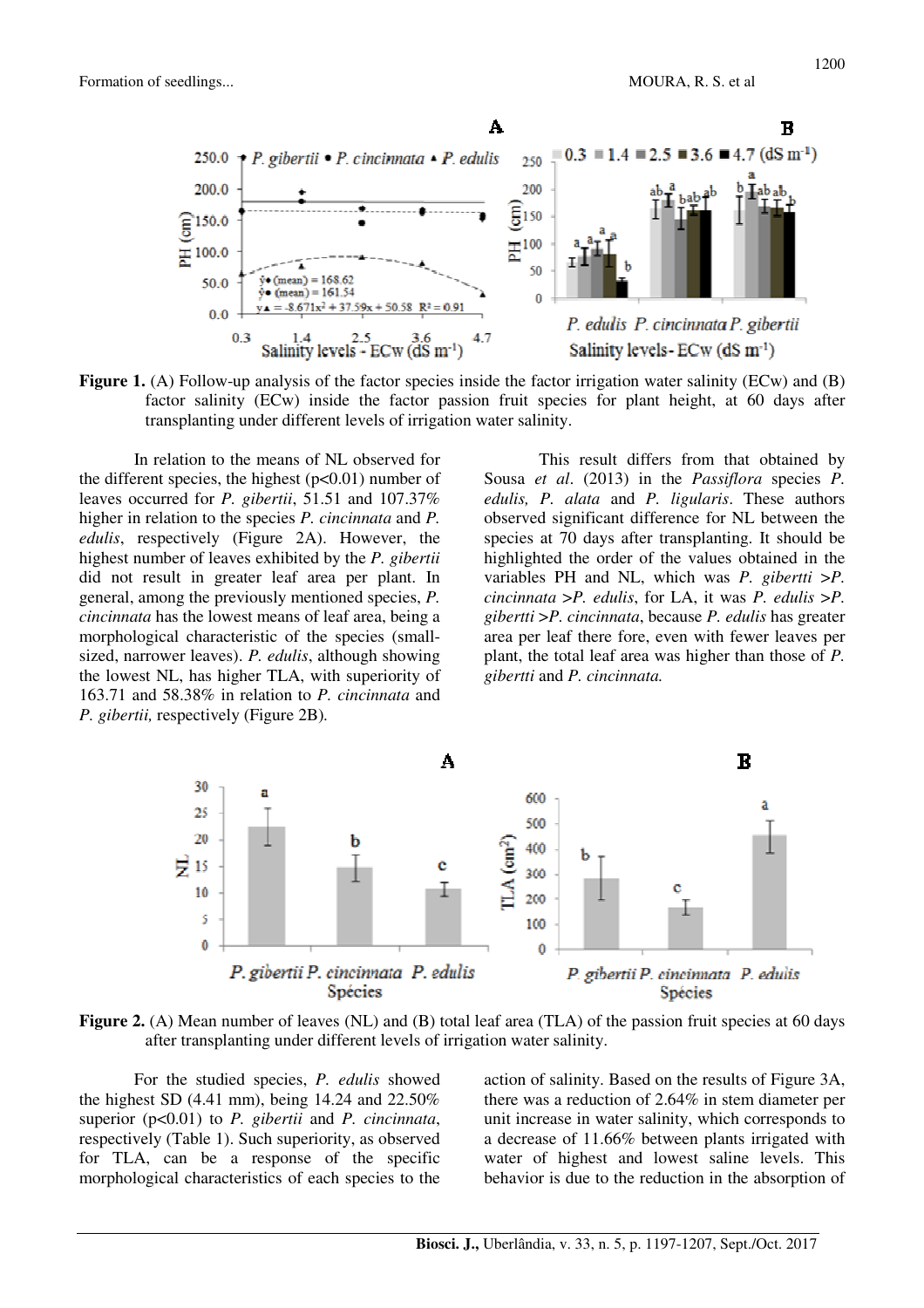water and nutrients by the roots resulting from the decrease in the osmotic potential of the soil solution, which retards the development and accumulation of photoassimilates in the stem of the passion fruit seedlings. The observed results corroborate those of Oliveira et al. (2015), who found reductions of 11.08% in the SD of *P. edulis* due to the increment in ECw from 0.3 to 3.5 dS  $m^{-1}$ .

Figure 3B shows the linear reduction of 4.48% in the total water consumption per unit increase in the electrical conductivity of the irrigation water (ECw). Decrease in water consumption under salt stress conditions was also observed in other crops, such as castor bean, by Nobre et al. (2014), of the order of 11.31% per unit increase in ECw. The reduction in TWC contributed to decrease the capacity of production of organic photoassimilates and resulted in lower growth (height and diameter) of the plants, as also found in *P. edulis* by Ariel Montana et al. (2014).



**Figure 3.** Stem diameter - SD (A) and total water consumption - TWC (B) for passion fruit seedlings at 60 days after transplanting under different levels of irrigation water salinity (ECw).

The formation of dry matter by the different plant organs and the quality of the seedlings (SDM, RDM, RDM/SDM, TDM and DQI) were influenced  $(p \le 0.01)$  by both the isolated factors and the

interaction between water salinity and passion fruit species at 60 days after transplanting, except RDM/SDM in the factor salinity, which was significant at p≤0.05 (Table 2).

**Table 2.** Summary of the analysis of variance for shoot dry matter (SDM), root dry matter (RDM), root dry matter/shoot dry matter ratio (RDM/SDM), total dry matter (TDM) and Dickson quality index (DQI) in passion fruit species under different levels of salinity, at 60 days after transplanting (DAT).

| SV              |                   | Mean square       |                   |           |           |  |  |  |
|-----------------|-------------------|-------------------|-------------------|-----------|-----------|--|--|--|
|                 | <b>SDM</b>        | <b>RDM</b>        | <b>RDM/SDM</b>    | TDM       |           |  |  |  |
| Spécies (E)     | 25.46             | 19.88 $^{\circ}$  | $0.39***$         | 74.44     |           |  |  |  |
| Salinity $(S)$  | $3.61***$         | $1.30***$         | $0.02^*$          | $8.87***$ | $0.03***$ |  |  |  |
| E X S           | $136^{**}$        | $2\pi$            | $0.09***$         | $2.19***$ | $0.04**$  |  |  |  |
| Means (Spécies) |                   |                   |                   |           |           |  |  |  |
| P. gibertii     | 5.47a             | 2.41 <sub>b</sub> | 0.44c             | 7.88h     | 0 17h     |  |  |  |
| P. cincinnata   | 3.43 <sub>b</sub> | 1.90c             | 0.55 <sub>b</sub> | 5.33c     | 0.11c     |  |  |  |
| P. edulis       | 5.29a             | 3.83a             | 0.72a             | 9.12a     | 0.59a     |  |  |  |
| M. global       | 4.73              | 2.71              | 0.57              | 7.44      | 0.29      |  |  |  |
|                 | 6.53              | 10.67             | 13.70             | 5.43      | 22.32     |  |  |  |

 $n s<sub>1</sub>$ <sup>as</sup>,  $*$  and  $*$  = Not significant, significant at 0.01 and 0.05 probability level, respectively.

For SDM, in the follow-up analysis of the factor species inside the factor salinity, there was a linear reduction of 7.54% per unit increase in ECw in *P. cincinnata*, while the species *P. edulis* and *P. gibertii* showed quadratic responses with highest SDM values of 5.76 and 6.10 g obtained at the ECw levels of 2.03 and 1.15 dS  $m^{-1}$ , respectively (Figure 4A). It should be highlighted that Bezerra et al.

(2014) observed reduction in SDM for *P. edulis* of 3% as the electrical conductivity of the irrigation water increased from 0.3 to 4.0  $dS$  m<sup>-1</sup>.

In the follow-up analysis of the factor salinity inside the factor species, with respect to SDM, there was significant difference for *P. edulis*  only at the ECw of 4.7 dS  $m^{-1}$  with lowest value, while *P. cincinnata* obtained highest value at ECw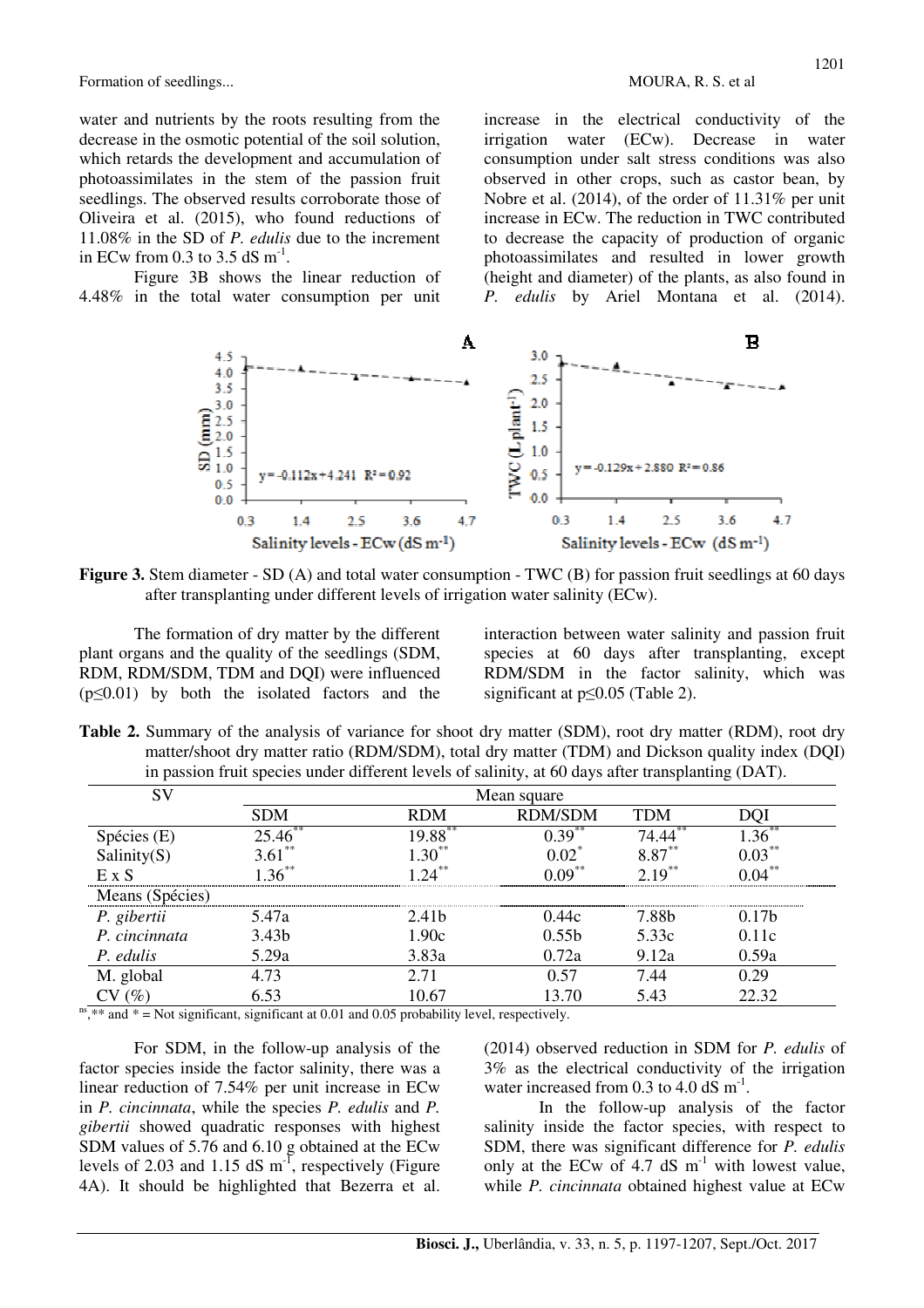of 0.3 dS  $m^{-1}$  (control), differing from the other treatments, and *P. gibertii* showed significant differences at the two highest ECw levels (3.6 and 4.7 dS  $m^{-1}$ ) in relation to the other treatments (Figure 4B). This reduction in SDM at the highest ECw levels is attributed to the decrease in photosynthesis and delay in the development of apical buds caused by the salt stress (NASCIMENTO et al., 2011).



**Figure 4.** Follow-up analysis of the factor passion fruit species inside the factor salinity - ECw (A) and factor salinity (ECw) inside the factor passion fruit species (B) for shoot dry matter, at 60 days after transplanting.

The RDM of *P. edulis* was linearly affected with decrease of 5.73% per unit increase in ECw. The species *P. gibertii* and *P. cincinnata* maximized RDM in 2.41 and 2.84 g at the ECw levels of 0.66 and 2.97 dS  $m^{-1}$ , respectively (Figure 5A). This reduction in passion fruit root growth with the increase in ECw can be attributed to the decrease in water absorption evidenced by the TWC and, therefore, it tends to affect the growth and development of the different plant parts, SDM (Figure 4B) and RDM (Figure 5A).

Similar results were observed by Oliveira *et al.* (2015) in *P. edulis* seedlings due to the increase in irrigation water salinity. These authors reported reductions of 65.8% in RDM as ECw increased from 0.3 to 3.5 dS  $m^{-1}$ . However, in the present study, this reduction for *P. edulis* under the same conditions was lower (48.87%), possibly because of the different types of substrates and environmental conditions.

The interaction between species and salinity levels for the variable RDM/SDM ratio showed different responses for the three species. *P. gibertii*  did not respond to salinity, being represented by the mean (0.73); *P. edulis* exhibited an increasing linear response, with 20.87% per unit increase in irrigation water salinity; and *P. cincinnata* showed highest RDM/SDM ratio  $(0.69)$  at the ECw of 2.01dS m<sup>-1</sup> (Figure 5B). It is worthwhile to mention that all species showed RDM/SDM ratio lower than 1.0 irrespective of treatments, indicating that SDM was higher than RDM.

It is suggested that *P. edulis* uses physiological mechanisms in situations of salt stress to retard root system development and directs photoassimilates to the shoots, to use them under more-favorable conditions. Salinity-tolerant plants can accumulate high amounts of salts extracted from the soil in their tissues (SANTOS et al., 2011).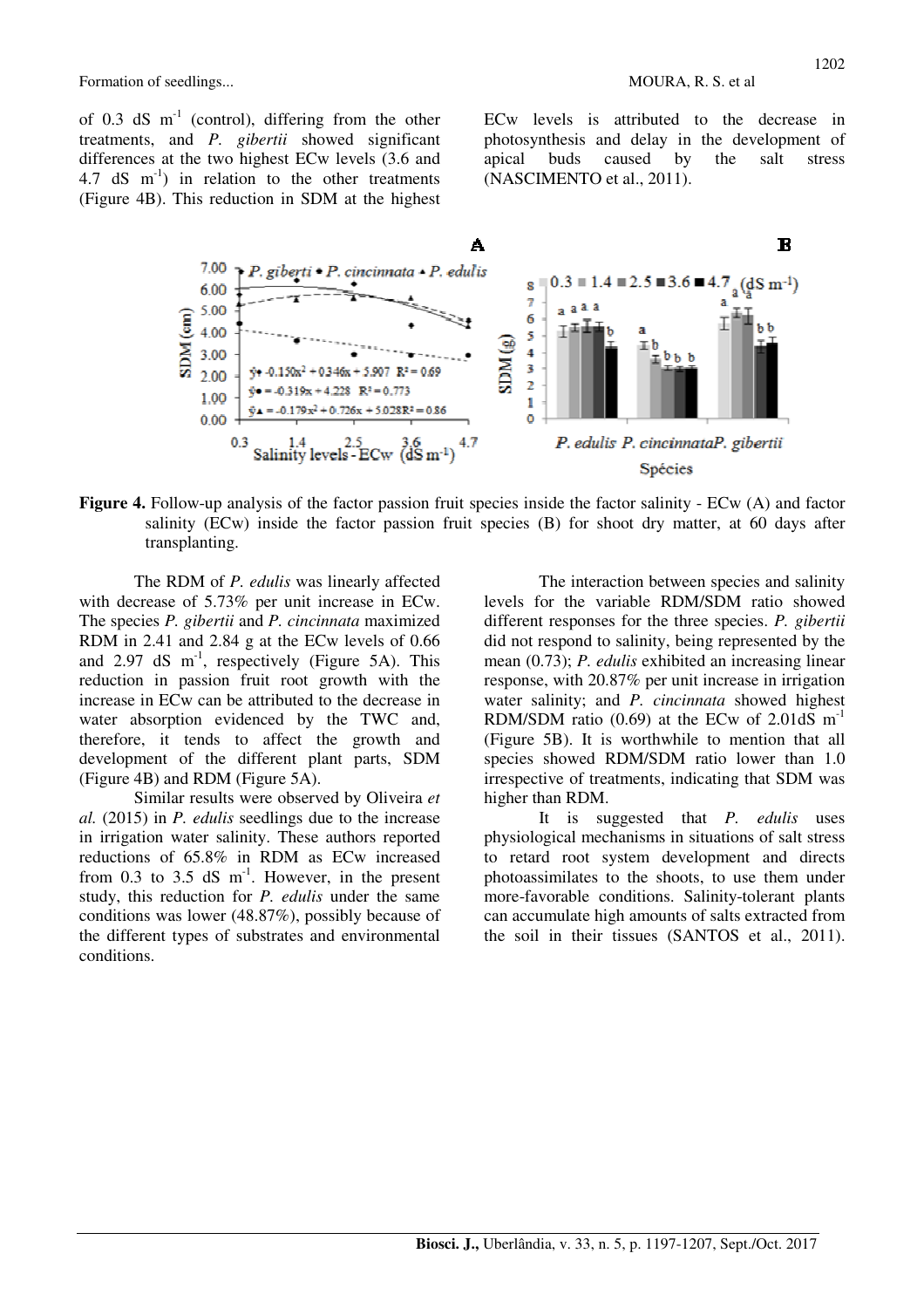

**Figure 5.** Interaction of species x salinity levels for root dry matter - RDM (A) and root dry matter/shoot dry matter ratio - RDM/SDM (B) in passion fruit at 60 days after transplanting.

In the interaction of species x water salinity, *P. edulis* and *P. cincinnata* suffered reductions of 4.19 and 9.28% in TDM per unit increase in ECw, respectively (Figure 6A). As to the TDM for *P. gibertii*, the results were not affected by the salinity, showing a mean value of 7.88 g. Correia et al. (2009) claim that the allocation of biomass in certain plant organs is a different strategy as the stress levels are intensified. This behavior was similar to those observed in other species, such as *P. Tripartite* var. *mollissima* by Casierra-Posada et al. (2013), who reported drastic reductions in the accumulation of total dry matter due to the increment in salinity.

According to the results of the Dickson quality index (DQI), *P. gibertii* seedlings evaluated at 60 days under saline water irrigation (Figure 6B) exhibited a sharp decrease (9.74%) per unit increase in ECw. Still based on Figure 6B, *P. edulis* and *P.* 

*cincinnata* seedlings were not affected by the salinity levels, being represented by the means 0.59 and 0.12, respectively. An interesting fact is that *P. edulis* seedlings, even under saline stress conditions, showed DQI above 0.2, being considered of good quality for the establishment in the field, according to the criteria established by Gomes et al. (2003), because the higher the DQI value, the better the quality of the seedling.

Considering that the Dickson quality index is based on the relationship of total dry matter in relation to height and diameter and on the biomass allocation of roots and shoots, the low DQI for the wild species *P. cincinnata* and *P. gibertii* can be justified by the variables in the denominator of the DQI equation (Eq. 2), especially the PH of these species, which grew more than 160 cm in height (Figure 1A), leading to a very low value of DQI (Figure 6B).



**Figure 6.** Interaction of species x salinity levels for total dry matter - TDM (A) and Dickson quality index -DQI (B) for the production of passion fruit seedlings, at 60 days after transplanting.

There is no information in the literature on the DQI for passion fruit under saline stress. However, in studies with percentage of bovine

manure in the composition of the substrate, Dantas et al. (2012) observed highest estimated value of 0.2 for DQI in *P. edulis*, recommended dose of 41.4%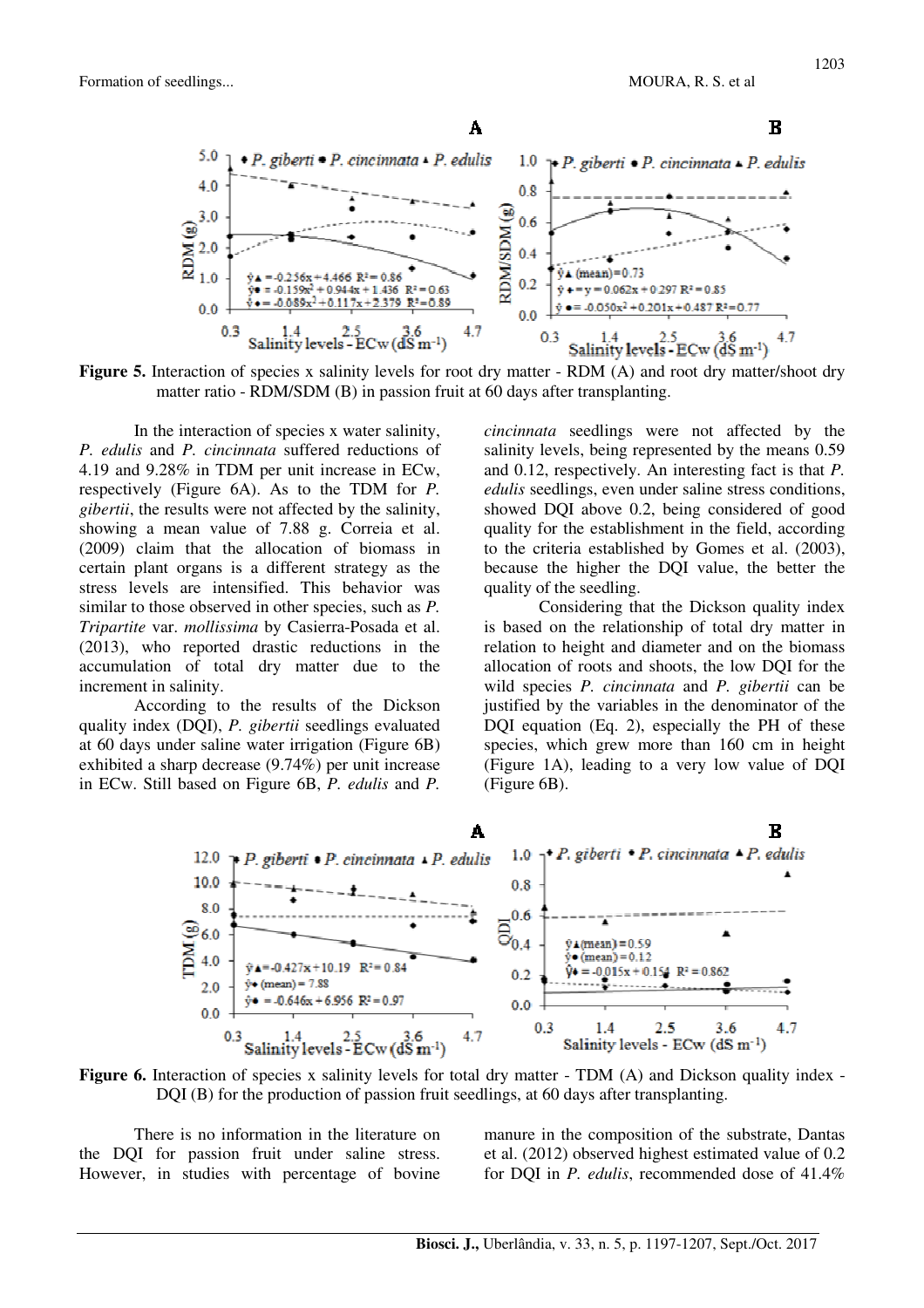of bovine manure in the substrate composition. Almeida et al. (2011), studying the production of yellow passion fruit seedlings on trays, using the substrates "50% soil + 50% bovine manure" and "50% soil  $+50\%$  goat manure" obtained the highest values of DQI, 1.2 and 1.5, respectively. In the present study, *P. edulis* seedlings showed DQI of 0.59, being considered of good quality.

#### **CONCLUSIONS**

Irrigation water salinity inhibits the growth in height, stem diameter and shoot, root and total dry matter of the *Passiflora* species.

The interaction between the irrigation water salinity and the *Passiflora* species significantly interferes with height, root, shoot and total dry matter, total water consumption and Dickson quality index of seedlings.

Among the species, *P. edulis* surpassed the others in total leaf area, shoot, root and total dry matter, root dry matter/shoot dry matter ratio and Dickson quality index.

Irrigation with water of electrical conductivity of  $0.3$  dS m<sup>-1</sup> compromises the Dickson quality index of seedling of the species *P. gibertii*  and *P. cincinnata*.

**RESUMO:** O gênero *Passiflora* da cultura do maracujazeiro é o importante de ponto de vista econômico. No entanto, seu cultivo na região semiárida apresenta risco, devido aos problemas de salinidade, sendo necessária a identificação de espécies tolerantes, que se desenvolvam em ambientes com problemas de salinidade. Com isso, objetivouse avaliar os efeitos da salinidade das águas no crescimento e formação de mudas de três espécies do gênero *Passiflora*. Os tratamentos foram distribuídos em delineamento inteiramente casualizado, usando arranjo fatorial 5 x 3, com cinco níveis de salinidade da água de irrigação (CEa) de 0,3; 1,4; 2,5; 3,6 e 4,7 dS m-1 e três espécies de *Passiflora*: *gibertii; cincinnata e edulis* BRS Gigante Amarelo, com quatro repetições. Dentre as espécies, *P. edulis* superou as demais em área foliar, matéria seca da parte aérea, de raiz e total e índice de qualidade de mudas de Dickson. A salinidade da água de irrigação inibe a formação de mudas avaliadas pelo crescimento em altura, diâmetro do caule, massa seca das partes aérea, raiz e total, das espécies estudadas*.* A interação entre CEa e as espécies de *Passiflora* interfere significativamente na altura, massa seca das aízes, parte aérea, total e índice de qualidade de Dickson das mudas. A irrigação com CEa acima de 0,3 dS m -1 compromete mais o índice de qualidade de Dickson da espécie *P. gibertii* que das espécies *P. edulis* e *P. cincinnata.*

**PALAVRAS**-**CHAVE**: Estresse salino. *Passiflora* spp. Tolerância à salinidade.

#### **REFERENCES**

ALMEIDA, J. P. N.; BARROS, G. L.; SILVA, G. B. P.; PROCÓPIO, I. J. S.; MENDONÇA, V. Substratos alternativos na produção de mudas de maracujazeiro amarelo em bandeja. **Revista Verde de Agroecologia e Desenvolvimento Sustentável**, Mossoró, v. 6, n. 1, p. 188-195, 2011. Link: http://www.gvaa.com.br/revista/index.php/RVADS/article/view/626/545

ARIEL MONTAÑA, L; FISCHER, G.; MAGNITSKIY, S; ZULUAGA, G. Effect of NaCl salinity on seed germination and seedling emergence of purple passion fruit (*Passiflora edulis* Sims) **Agronomía Colombiana**, Bogota, v. 32, n. 2, p. 188-195, 2014. DOI: https://doi.org/10.15446/agron.colomb.v32n2.38287

BERNSTEIN, L. Crop growth and salinity. In: SCHILFGAARD, J. van (ed.). **Drainage for agriculture**. Madison: American Society of Agronomy, 1974. cap. 3, p. 39-54. (Agronomy, 17)

BEZERRA, M. A. F.; PEREIRA, W. E.; BEZERRA, F. T. C.; CAVALCANTE, L. F.; MEDEIROS, S. A. S. Água salina e nitrogênio na emergência e biomassa de mudas de maracujazeiro amarelo, **Agropecuária Técnica,** Areia, v. 35, n. 1, p. 150-160, 2014. Link:http://periodicos.ufpb.br/index.php/at/article/viewFile/19920/12361

CASIERRA-POSADA, F.; PEÑA-OLMOS, J. E.; VAUGHAN, G. Photochemical efficiency of photosystem II and growth in banana Passion fruit plants (*Passiflora tripartite* (Juss.) var. mollissima(Kunt) L.H. Bailey under salt stress, **Acta Agronómica**, Sede Palmira, v. 62, n.1, p. 21-26,2013.Link: https://www.researchgate.net/publication/259464360\_Photochemical\_efficiency\_of\_photosystem\_II\_and\_grow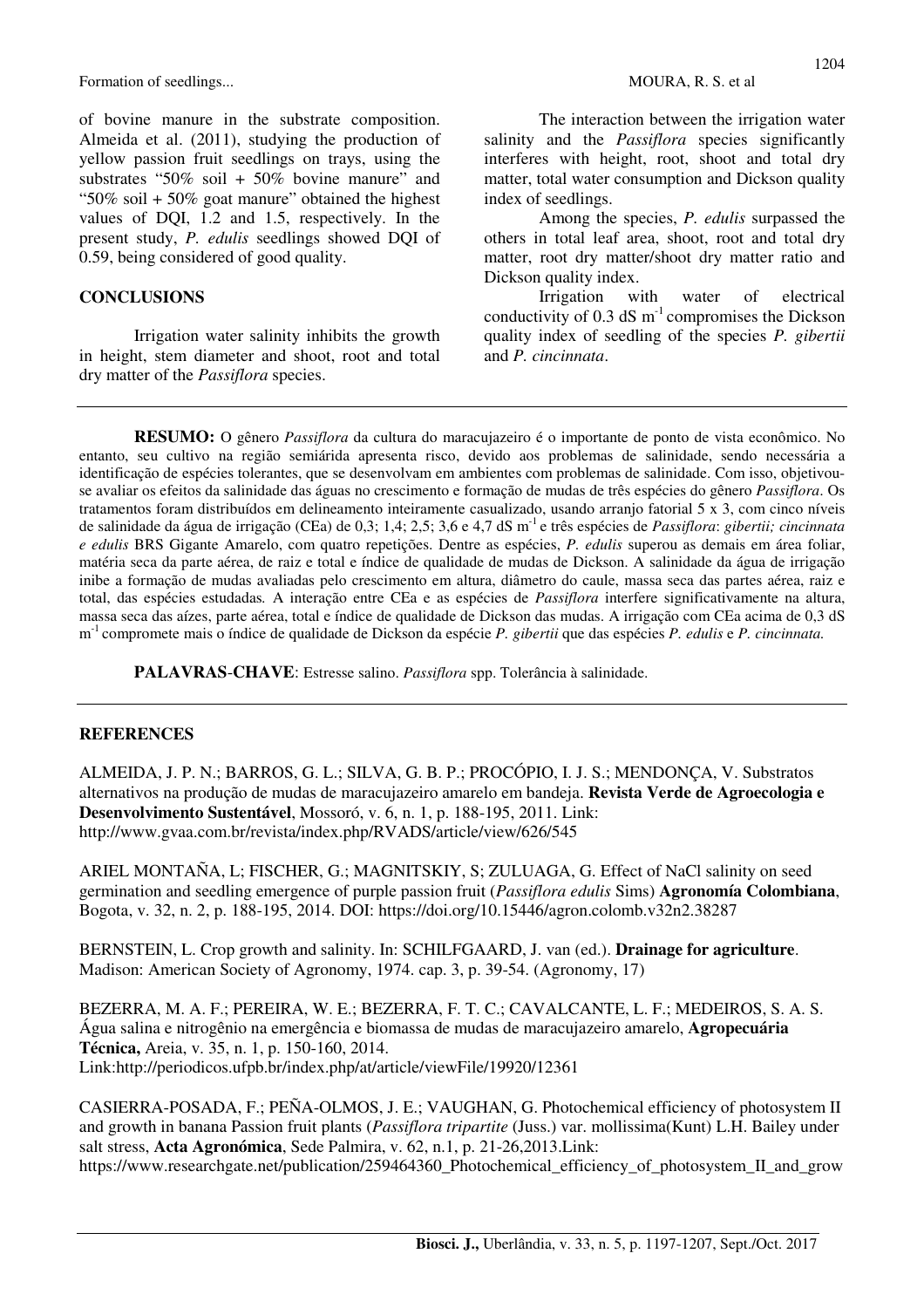ss

CAVALCANTE, L. F. A água para agricultura: Irrigação com água de boa qualidade e água salina. In**:**  CAVALCANTE, L. F.; OLIVEIRA, F. A.; GHEYI, H. R.; CAVALCANTE, I. H. L.; SANTOS, P. D. **O maracujazeiro amarelo e a salinidade**, João Pessoa, 2012.p. 17-67.

CAVICHIOLI, J. C.; CORRÊA, L. de S.; BOLIANI, A. C.; SANTOS, P. C. Desenvolvimento e produtividade do maracujazeiro-amarelo enxertado em três porta-enxertos. **Revista Brasileira de Fruticultura**, Jabuticabal, v. 33, p. 558-566, 2011. Link: http://www.scielo.br/pdf/rbf/v33n2/AOP04311.pdf

CORREIA, K. G.; FERNANDES, P. F.; GHEYI, H. R.; NOBRE, R. G.; SANTOS, T. da S. Crescimento, produção e características de fluorescência da clorofila *a* em amendoim sob condições de salinidade. **Revista Ciência Agronômica**, Fortaleza, v. 40, n. 4, p. 514-521, 2009. Link: http://www.ccarevista.ufc.br/seer/index. php/ccarevista/article/view/542

DANTAS, L. L. G. R.; LEITE, G. A.; TOSTA, M. S.; GÓES, G. B.; FREIRE TOSTA, P. A.; MARACAJÁ, P. B. Esterco bovino no desenvolvimento inicial de maracujazeiro-amarelo. **Revista Verde de Agroecologia e Desenvolvimento Sustentável**, Mossoró, v. 7, n. 4, p. 101-107, 2012. Link: http://www.gvaa.com.br/revista/ index.php/RVADS/article/view/1800

DIAS, N. da S.; BLANCO, F. F. Efeitos dos sais no solo e na planta. In: GHEYI, H. R.; DIAS, N. da S.; LACERDA, C. F. de. (ed.) **Manejo da salinidade na agricultura**: **Estudos básicos e aplicados**. Fortaleza: INCTSal, 2010, cap. 9, p. 129-142.

DICKSON, A.; LEAF A. L.; HOSNER, J. F. Quality appraisal of white spruce and white pine seedling stock in nurseries. **Forestry Chronicle**, Mattawa, v. 36, n. 1. p. 10-13, 1960. Link: http://pubs.cif-ifc.org/doi/abs/ 10.5558/tfc36010-1

DONAGEMA, G. K.; CAMPOS, D. V. B.; CALDERANO, S. B.; TEIXEIRA, W. G.; VIANA J. H. M. **Manual de métodos de análises de solos**. 2. ed. Rio de Janeiro: Embrapa Solos, 2011. 230 p. (Documentos / Embrapa Solos; 132).

EMBRAPA. Centro Nacional de Pesquisa de Solos. **Sistema brasileiro de classificação de solos**, 3. ed. revista e ampliada, Brasília: Embrapa Solos, 2013, 342 p.

FARIAS, S. G. G.; SANTOS, D. R.; FREIRE, A. L. O.; SILVA, R. B. Estresse salino no crescimento inicial e nutrição mineral de gliricídia (*Gliricidiasepium* (Jacq.) Kunth ex Steud*)* em solução nutritiva. **Revista Brasileira de Ciência do Solo**,Viçosa, v. 33, n. 5, p. 1499-1515, 2009. DOI.org/10.1590/S0100- 06832009000500040

FERREIRA, D. F. Sisvar: Acomputer statistical analysis system. **Ciência e Agrotecnologia**, Lavras, v. 35, n. 6, p. 1039-1042, 2011. DOI.org/10.1590/S1413-70542011000600001

GOMES, J. E. M.; COUTO, L.; LEITE, H. G.; XAVIER, A.; GARCIA, S. L. R. Crescimento de mudas de *Eucalyptus grandis* em diferentes tamanhos de tubetes e fertilização N-P-K. **Revista Árvore**, Viçosa, v. 27, n. 2, p. 113-127, 2003. Link: http://www.scielo.br/pdf/rarv/v27n2/15930.pdf

IBGE – Instituto Brasileiro de Geografia e Estatística. **Produção agrícola em 2015**. Disponível em: <http://www.sidra.ibge.gov.br/bda/agric/default.asp?t=4&z=t&o=11&u1=1&u2=27&u3=1&u 4=27&u5=1&u6=1>. Acesso em: 03 de julho de 2016.

INMET - Instituto Nacional de Meteorologia/BDMEP - Banco de Dados Meteorológicos para ensino e pesquisa. 2015. Disponível em: <http://www.inmet.gov.br/projetos/rede/pesquisa/ mapas\_mensal\_sem.php>. Acesso em 03 de julho de 2016.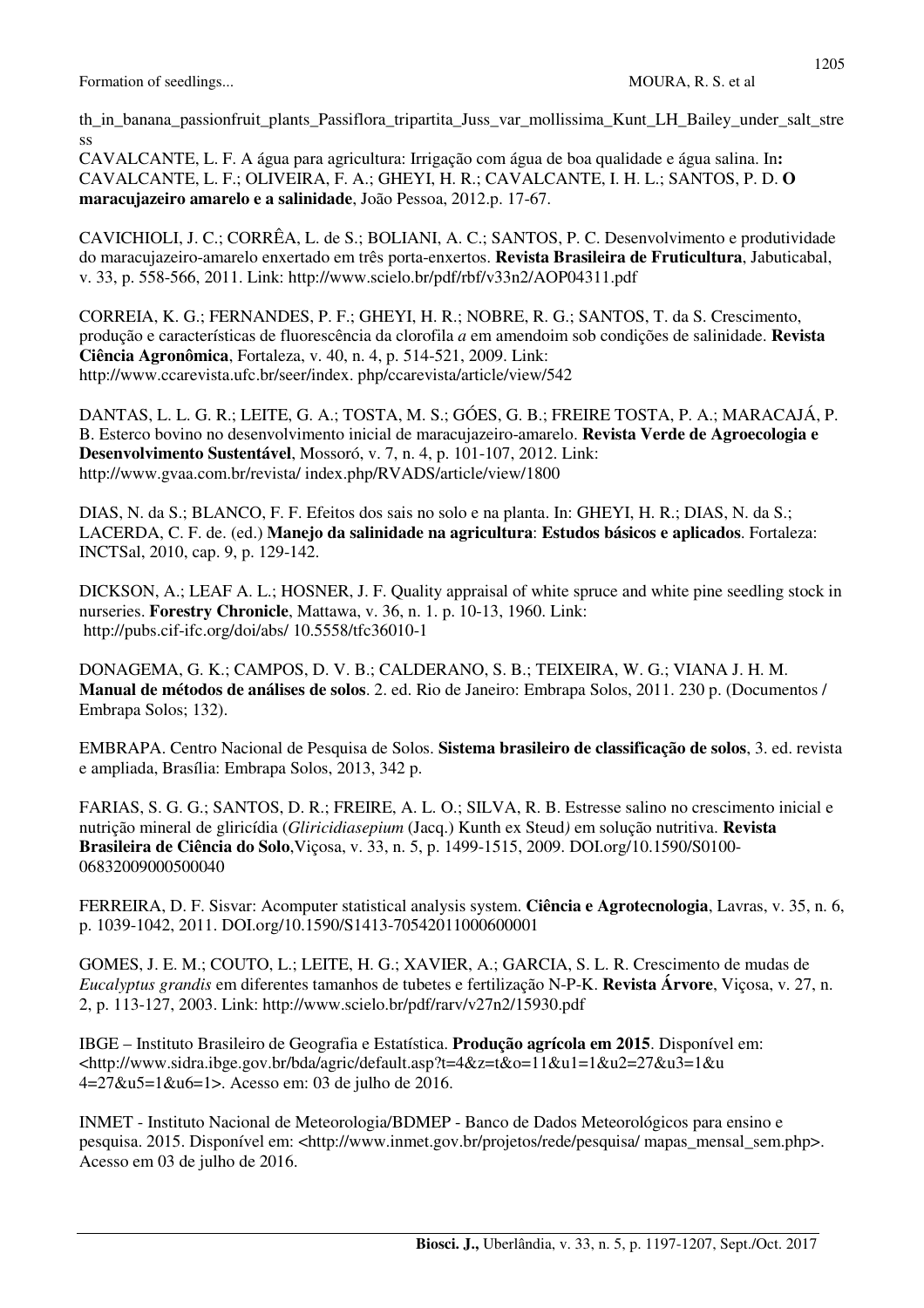LEITE, M. J. H.; GOMES, A. D. V.; SANTOS, R. V. Comportamento inicial do maracujazeiro em solos afetados por sais submetidos a tratamentos alternativos com o uso de co-produtos de mineradoras. **Irriga**, Botucatu, v. 20, n. 3, p. 401-413, 2015. Link: http://irriga.fca.unesp.br/index.php/irriga/article/view/574

LIMA, A. A.; CALDAS, R. C.; SANTOS, V. S. Germinação e crescimento de espécies de maracujá. **Revista Brasileira de Fruticultura**, Jabuticabal, v. 28, n. 1, p. 125-127, 2006. DOI.org/10.1590/S0100- 29452006000100034

MESQUITA, F. O.; CAVALCANTE, L. F.; PEREIRA, W. E.; REBEQUI, A. M.; LIMA NETO, A. J. NUNES, J. C. Produção de mudas de maracujazeiro amarelo submetidas à salinidade em solo com biofertilizante bovino. **Asociacion Argentina Ciencia Del Suelo**, Oliveros v. 30, n. 1, p. 31-41, 2012. Link: http://www.scielo.org.ar/ scielo.php?script=sci\_arttext&pid=S1850-20672012000100004

MUNNS, R.; TESTER, M. Mechanisms of salinity tolerance. **Annual Review of Plant Biology**, Palo Alto v. 59, n. 6, p. 651-681, 2008. DOI: 10.1146/annurev.arplant.59.032607.092911.

NASCIMENTO, J. A. M.; CAVALCANTE, L. F.; SANTOS, P. D.; SILVA, S. A.; VIEIRA, M. S.; OLIVEIRA, A. P. Efeito da utilização de biofertilizante bovino na produção de mudas de pimentão irrigadas com água salina. **Revista Brasileira de Ciências Agrárias**, Recife, v. 6, n. 2, p. 258-264, 2011.Link: http://www.agraria.pro.br/sistema/index.php?journal=agraria&page=article&op=viewArticle&path%5B%5D=a graria\_v6i2a1069

NOBRE, R. G.; LIMA, G. S.; GHEYI, H. R.; ANJOS SOARES, L. A.; SILVA, A. O. Crescimento, consumo e eficiência do uso da água pela mamoneira sob estresse salino e nitrogênio. **Revista Caatinga**, Mossoró, v. 27, n. 2, p. 148-158, 2014. Link: https://periodicos.ufersa.edu.br/revistas/index.php/sistema/article /viewFile/ 2739/pdf\_123

OLIVEIRA, F. A.; LOPES, M. A. C.; SÁ, F. V. S.; NOBRE, R. G.; MOREIRA, R. C. L., SILVA, L. A.; PAIVA, E. P. Interação salinidade da água de irrigação e substratos na produção de mudas de maracujazeiro amarelo. **Comunicata Scientiae,** Bom Jesus, v. 6, n. 4, p. 471-478, 2015. DOI: 10.14295/CS.v6i4.982 https://doi.org/10.14295/cs.v6i4.982

OLIVEIRA, E. J.; SOARES, T. L.; BARBOSA, C. J., SANTOS-FILHO, H. P.; JESUS, O. N. Severidade de doenças em maracujazeiro para identificação de fontes de resistência em condições de campo. **Revista Brasileira de Fruticultura**, Jabuticabal, v. 35, n. 2, p. 485-492, 2013. DOI.org/10.1590/S0100- 29452013000200018

PÉREZ, J. O.; D'EECKENBRUGGE, G. C.; RESTREPO, M.; JARVIS, A.; MIKE SALAZAR, M.; CAETANO, C. Diversity of Colombian Passifloraceae*:* Biogeography and an up dated list for conservation. **Biota Colombiana,** Bogotá v. 8, n. 1, p. 1 - 45, 2007. Link: http://www.redalyc.org/articulo.oa?id=49180101

SANTOS, K. C. F.; SILVA, M. S. L.; SILVA, L. E.; MIRANDA, M. A.; FREIRE, M. B. G. S. Atividade biológica em solo salino sódico saturado por água sob cultivo de *Atriplex nummularia*. **Revista Ciência Agronômica,** Fortaleza, v. 42, n. 3, p. 619-627, 2011. Link: http://www.ccarevista.ufc.br/seer/index.php/ ccarevista/article/view/1747

SÁ, F. V. S.; BRITO, M. E. B.; MELO, A. S.; ANTÔNIO NETO, P.; FERNANDES, P. D.; FERREIRA, I. B. Produção de mudas de mamoeiro irrigadas com água salina. **Revista Brasileira Engenharia Agrícola e Ambiental,** Campina Grande, v. 17, n. 10, p. 1047–1054. 2013. Link: http://www.scielo.br/pdf/rbeaa/ v17n10/04.pdf

SOUSA, L. B.; HEITOR, L. C.; SANTOS, P. C.; FREITAS, J. A. A.; FREITAS, M. S. M.; FREITAS, S. J.; CARVALHO, A. J. C. Crescimento, composição mineral e fenóis totais de espécies de *Passiflora* em função de fontes nitrogenadas. **Bragantia,** Campinas, v. 72, n. 3, p. 247-254, 2013. DOI.org/10.1590/brag.2013.034 https://doi.org/10.1590/brag.2013.034